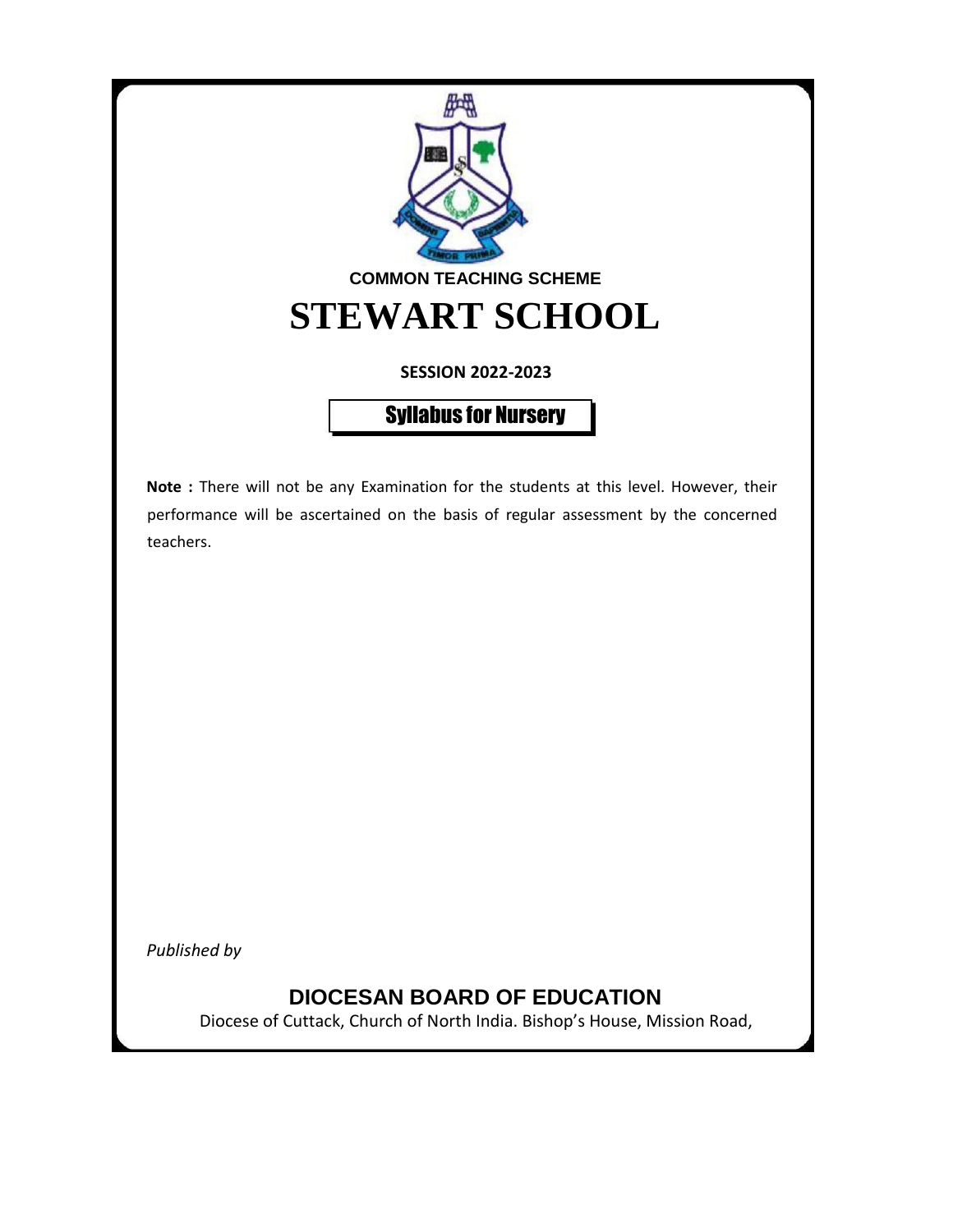### **Session: 2022-23**

### **ORAL AND READING**

#### **Prescribed Books: Wings of Wonder**

### **Publisher MADHUBAN EDUCATION**

### **A) MARCH TO SEPTEMBER**

# **1. ENGLISH**-

English Capital letters A to N Oral and written work in the work book and book.

Alphabets, joining the dots, Coloring, Matching and Tick the correct object.

Revision

# **(II)**1. **English October to February**

English Capital letters O-Z

Oral and written in the work book and book

Alphabets, Joining the dots, Coloring, Matching, Tick the correct object

Circle the letter and picture

Revision

### **March to September-**

# **2. Conversation-**

- a) My Self
- b) Body Parts
- c) Good habits/ Manners
- d) My School
- e) My Family
- f) Feeling happy and sad
- g) People who help us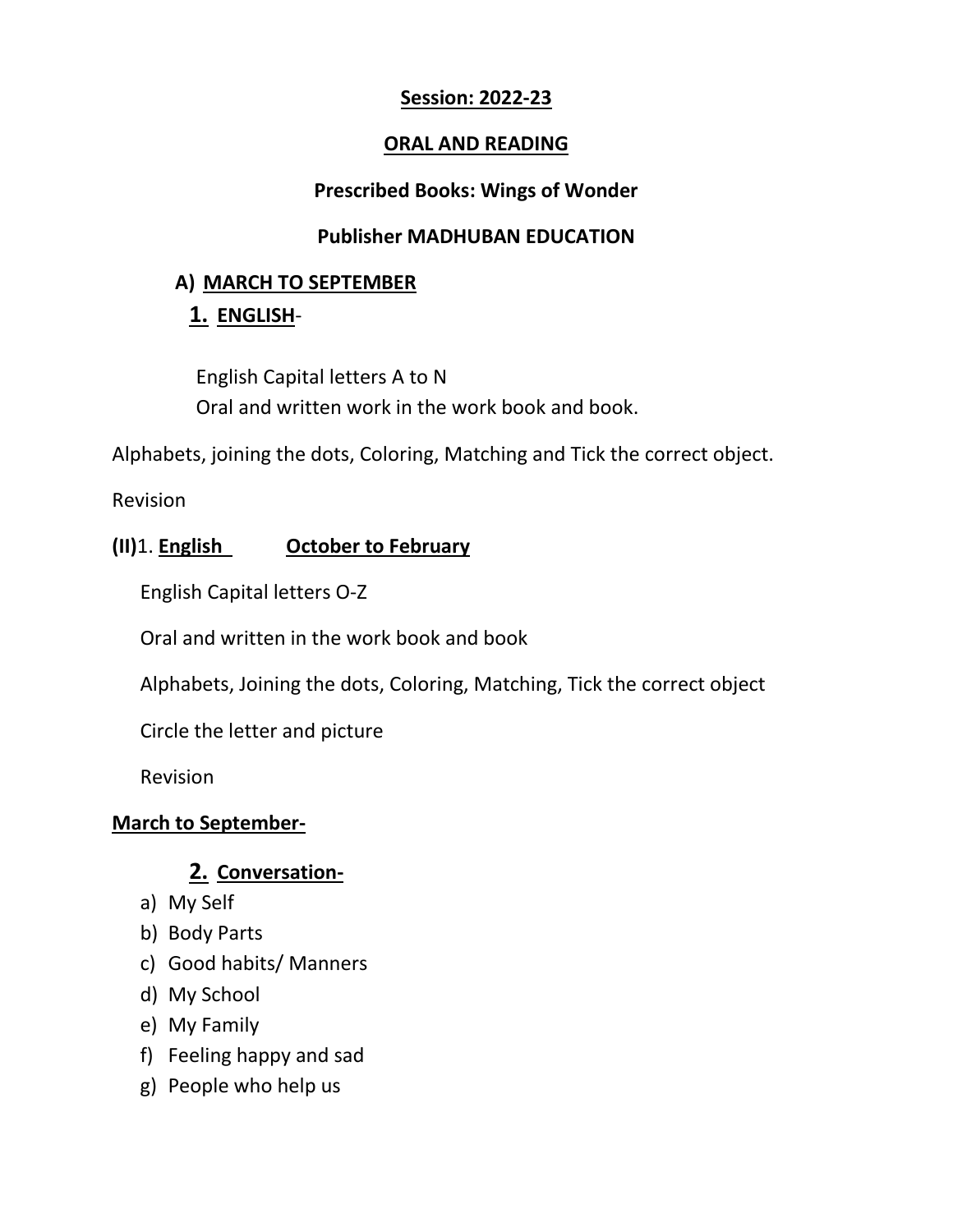### 2. **Conversation- October to February**

- a) Fruits/ Vegetables
- b) Our Food
- c) Farm animals
- d) Flowers
- e) Seasons
- f) Transport
- g) Celebration

# **3. Rhymes Oral- March to September**

- a) A.B.C Rhymes
- b) Twinkle Twinkle Little
- c) Baa, Baa, Black Sheep
- d) Roses are Red
- e) Humpty Dumpty
- f) Johny Johny
- **g)** Rain Rain go away

### 3. **Rhymes Oral- October to February**

- 1. Teddy Bear Teddy Bear
- 2. Jack and Jill
- 3. Row Row Row Your Boat
- 4. Two Little Dicky Birds
- 5. Bits of Paper
- 6. If You're Happy and You Know It